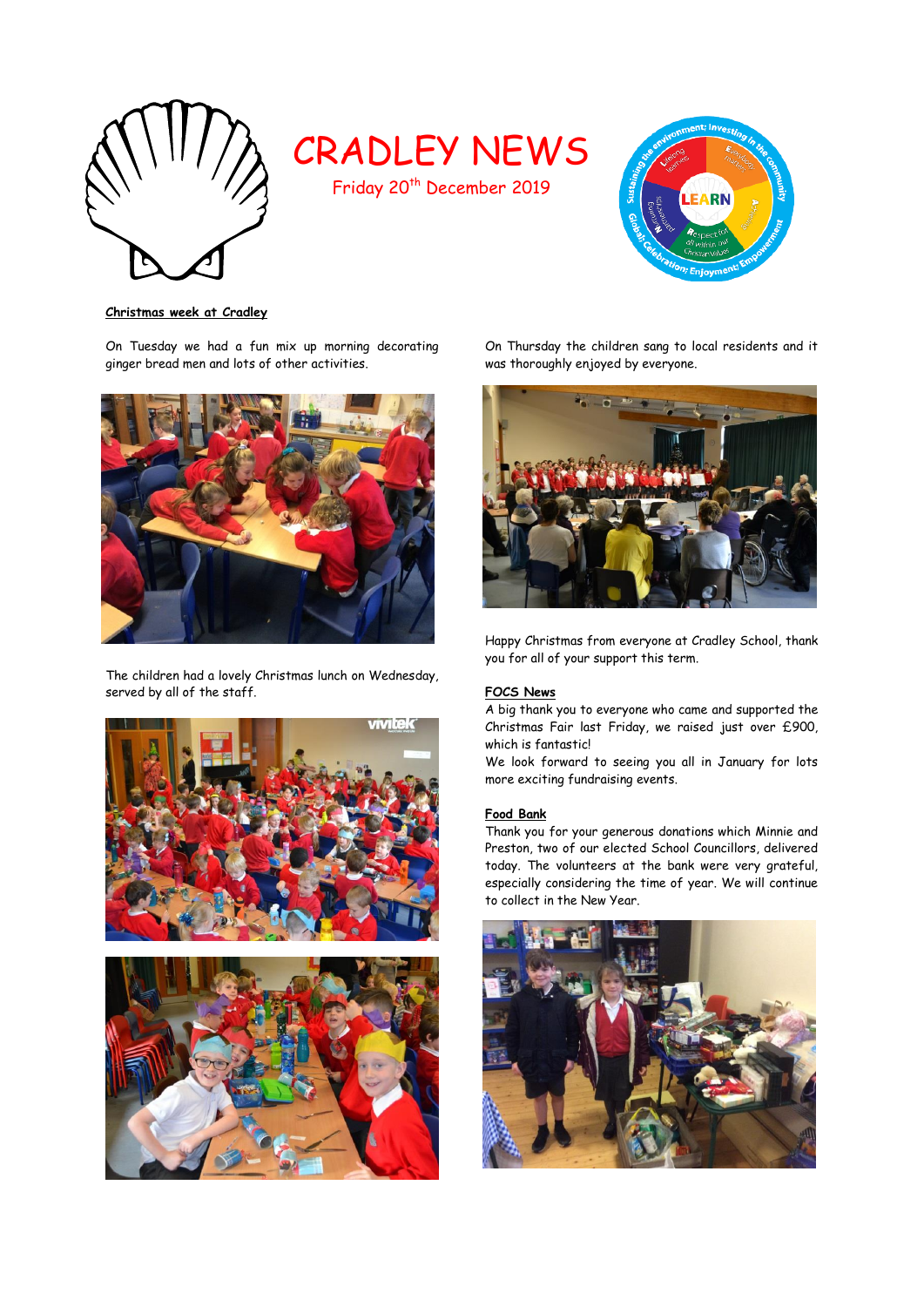#### **Housepoints**

Well done to Shaw who came first in the housepoints competition this term with 3,642 points. Elgar were a very close second with 3,640! Masefield came third with 3,352.



#### **Teeny Tots**

We are a friendly local toddler group that meets in Storridge Village Hall and occasionally at Cradley Nursery. We welcome little ones from 0-5, accompanied and supervised by their parents/carers, to stay and play. We meet on Thursdays from 10:30-12, during term time, for a charge of £2 per family, which includes a craft activity, game, songs, snacks and drinks. Please come and join us!

#### **Value of the Month - THANKFULNESS**

## **1 Thessalonians 5:18**

"In everything give thanks; for this is God's will for you in Christ Jesus."

Chosen by Gary, our maintenance man.

#### **Attendance**

Well done to Class 3 who've had 97.08% attendance since last week. They get to look after Alfie the Attendance Bear when they return in January. Please can we remind parents that late arrivals after the registers close at 8.55am count as a missed morning session and are included in attendance figures.

**Class 1 – 96.18% Class 2 – 96.79% Class 3 – 97.08% Class 4 – 96.3% Class 5 – 96.4% Whole School – 96.57%**

#### **Head Teacher Award**

Eve Vipond for her fantastic solo performance at the Carol Service last night

#### **Stars of the week**

**Nursery** All the Nursery children for being superstars this term **Class 1** Sofia Vaughan for her persistence Zachary Lloyd for being positive and persistent

#### **Class 2**

Toby Gibbons for his lovely singing at the Carol Service Hugo Seldon for his enthusiasm in everything he does **Class 3** 

Amelia Philpotts for always being positive and helpful when tidying up

Daniel Jeffries for working co-operatively when learning about Christmas in Germany

## **Class 4**

Daniel Burton for writing a reflective evaluation in DT Maisie Gelling for always being persistent and an energetic member of Class 4

**Class 5**

Meryl Phillips for being prepared to stand in for absent readers last night at the Carol Service

Frazer Eaton-Tilsley for having the confidence to read so well in Church

#### **Dates for the Future**

#### **JANUARY**

**Value of the Month - Endurance**

**Monday 6th** INSET Day **Tuesday 7th** Term starts **Wednesday 8 th** Girls football @ JMHS 4pm **Monday 13th** Multi-cultural week **Tuesday 14th** Year 3/4 swimming starts Sports Hall athletics @ JMHS 9-11am Football @ Bosbury **Thursday 16th** Young Voices **Wednesday 22nd** Class 3 Welcome Wednesday **Monday 27 th** Music workshop ASC Film Night – The Wizards Tale **Tuesday 28th** Football @ JMHS 4-5pm **Wednesday 29th** Class 2 Collective Worship **Friday 31st** KS2 Trudge

**FEBRUARY Value of the Month - Respect**

**Tuesday 4th February** Netball @ Ashperton **Wednesday 5 th** Winter games Inclusive rugby @ Bosbury Yr 4,5 & 6 **Tuesday 11th** Parents evening 3.30pm **Wednesday 12th** Parents evening 5.30pm **Friday 14 th** Rags 2 Riches collection Break up for half term